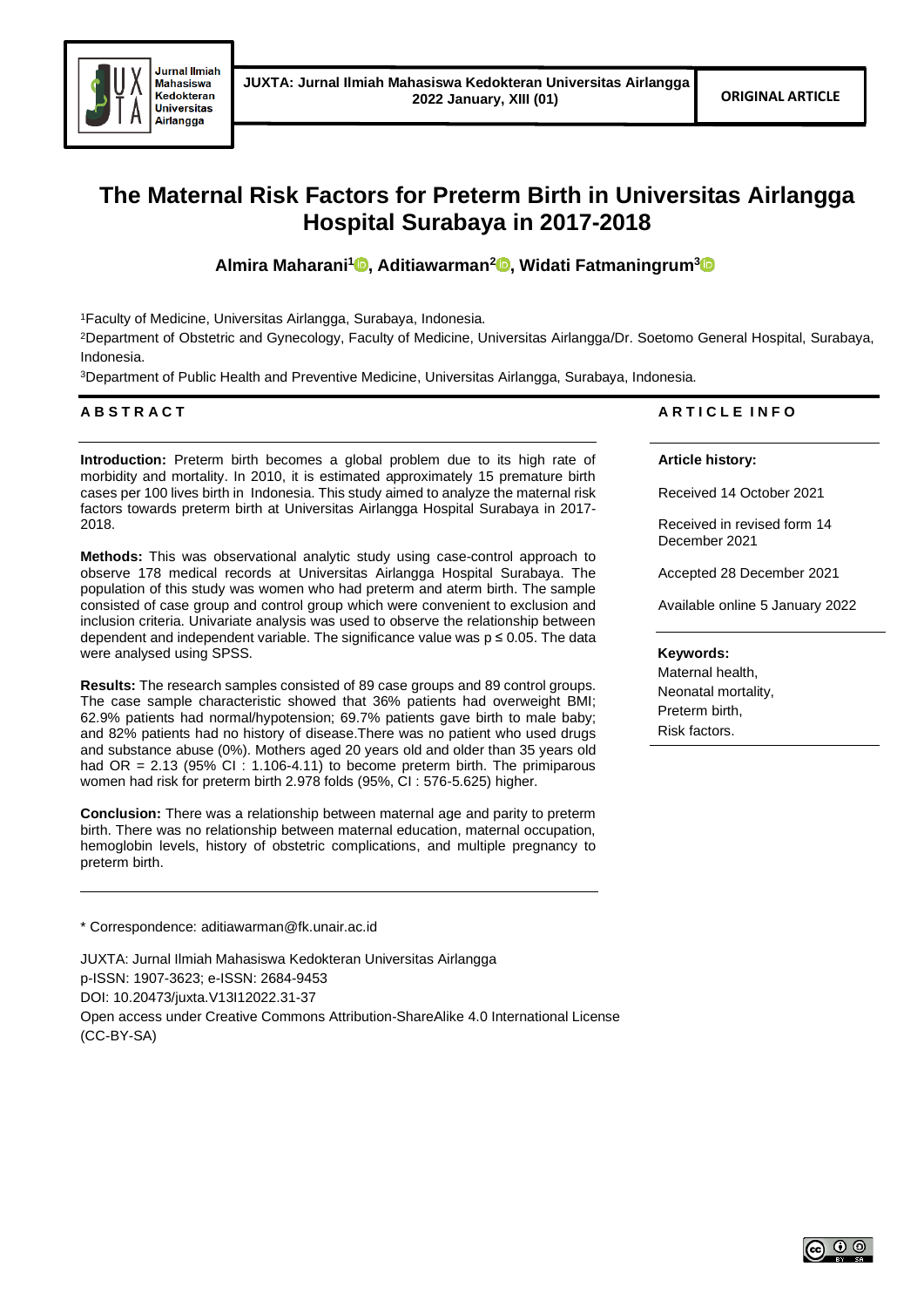#### **Introduction**

Preterm birth becomes a global problem due to its high rate of morbidity and mortality. According to World Health Organization (WHO) in 2018, pereterm birth rate in both Africa and South Asia were more than 60%.<sup>1</sup> Nowadays, Indonesia ranks the 5<sup>th</sup> place of the highest premature birth rate. In 2010, it is estimated approximately 15 premature birth cases per 100 live birth.<sup>2</sup> There are several factors that affect preterm delivery, such as idiopathic, iatrogenic, infection, multiple pregnancy, maternal factors, reproductive history, and sociodemographic. 2

Premature infants have a high risk of mortality and morbidity. In 2015, it was considered that main causes of neonatal deaths in Indonesia were prematurity (35.5%), birth asphyxia (21.6%), and congenital anomalies (17.1%).<sup>2</sup> Preterm birth could be associated with seven developmental disabilities (cerebral palsy, autism spectrum disorder, intellectual disability, behavioral-conduct disorders, attention deficit hyperactivity disorder, learning disability) and other developmental delay.<sup>3</sup>

The high-risk maternal age might affect preterm birth due to the maternal-fetal competition for nutrients, the incomplete physical growth, and pregnancy-related hypertensive disorders.4,5 Maternal education and occupation might be related to preterm birth. Both of these sociodemographic factors might induce preterm birth by stress-related pathological pathway.<sup>6,7</sup> Anemia causes preterm by increasing stress hormones, including norepinephrine and cortisol.<sup>8</sup> The history of obstetric complication such as recurrent preterm birth and abortions might cause cervical insufficiency and induce preterm birth.<sup>9</sup> Primiparity has a higher risk of pregnancy-induced hypertension.<sup>10</sup> Multiple pregnancy causes spontaneous preterm birth through several mechanisms, such as intrauterine infection, cervical insufficiency, and uterine stretch/distension.<sup>11</sup>

Some studies conducted in Indonesia had already found that sociodemographic, hemoglobin levels, previous obstetric history, parity, and multiple pregnancies might affect preterm birth.<sup>12-16</sup> This analysis has not been conducted for the last 3-5 years in Surabaya. This study aimed to identify and analyze the maternal risk factors towards preterm birth at Universitas Airlangga Hospital Surabaya. Hence, there would be feasibility to decrease and prevent preterm delivery incidence and morbidity if the risk factors were identified and detected earlier.

#### **Methods**

This was an observational analytic study using case control approach to analyze the underlying risk factors of preterm birth. The independent variables were maternal age, maternal education, maternal occupation, haemoglobin levels, history of obstetric complications, parity, and multiple pregnancy. The dependent variable was preterm birth. The population of this study was women who gave birth before 37 weeks of pregnancy (preterm)

and 37-40 weeks of pregnancy (at term) at Universitas Airlangga Hospital Surabaya in 2017-2018. This study was conducted from May 2019 to April 2020.

The study was approved by Ethical Committee of Universitas Airlangga Hospital Surabaya (number 188A/KEH/2019) with written consent to conduct data collection. The sampling technique used random sampling which obtained medical records from Universitas Airlangga Hospital Surabaya in 2017-2018 which fulfilled the inclusion and exclusion criteria. The inclusion criteria of case group were: a) Preterm birth cases <37 weeks; b) Spontaneous preterm birth cases; c) Willing to take part in the study. Meanwhile the exclusion criteria of case group were: a) The medical record could not be read due to incompleteness and damage; b) Iatrogenic preterm birth cases; c) Infection (genital, intrauterine, extrauterine/ systemic). However, the inclusion criteria of control group were: a) A term birth cases 37-40 weeks; b) Spontaneous delivery; c) Willing to take part in the study. The exclusion criteria of control group were: a) The medical record could not be read due to incompleteness and damage; b) Infection (genital, intrauterine, extrauterine/ systemic); c) A delivery with indicated termination.

By using Lameshow's formula, the total of the sample based on calculation was 178 samples consisted of 89 case groups and 89 control groups. The instruments of this study were medical record and registered data. Data collected was arranged in the form of a table by using Microsoft Excel 2019. All independent and dependent variables were documented, processed, and presented in the form of tables. The descriptive statistical analysis was performed on each variable in the form of mean, standard deviation, and median. Data analysis was performed by chi square test with a significance value of  $p \le 0.05$ . The statistical analysis was calculated by SPSS.

### **Results**

#### **Sample Characteristics**

Based on the collected data, the sample was characterized based on: maternal age, maternal education, maternal occupation, hemoglobin levels, parity, multiple pregnancy, body mass index, blood pressure, fetal sex, history of obstetric complication (previous abortion and preterm birth), history of the disease, and drugs/substance/smoke used. The study samples had a variation of the gestational period from 31 weeks to 40 weeks with average gestational period of 37 weeks.

| Table 1. Sample characteristics of the patient who gave     |
|-------------------------------------------------------------|
| birth at term and preterm in Universitas Airlangga Hospital |
| Surabaya in 2017-2018                                       |

| <b>Characteristics</b> | <b>Preterm</b> | <b>Aterm</b> |  |
|------------------------|----------------|--------------|--|
|                        | n(%)           | n(%)         |  |
| <b>Body Mass Index</b> |                |              |  |
| Underweight (<18.5)    | 9(10.1)        | 4(4.5)       |  |
| Normal (18.5-22.9)     | 27(30.3)       | 26(29.2)     |  |
| Overweight (23-27.4)   | 32(36.0)       | 24(27.0)     |  |
| Obese (≥27.5)          | 21(23.6)       | 35(39.3)     |  |
|                        |                |              |  |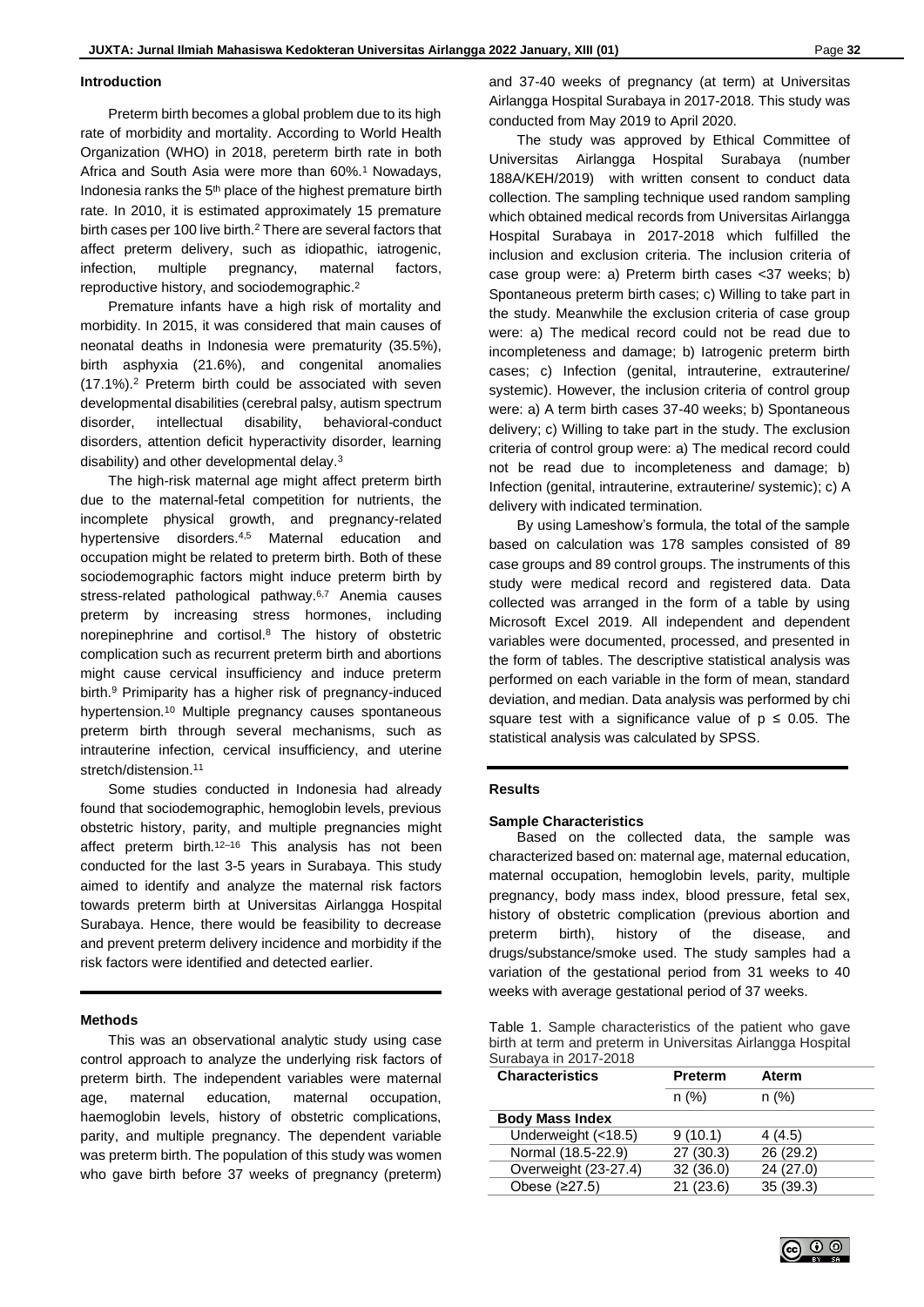| <b>Blood Pressure</b>                         |           |           |  |  |  |
|-----------------------------------------------|-----------|-----------|--|--|--|
| Hypertension                                  | 33(37.1)  | 24 (27.0) |  |  |  |
| Normal/Hypotension                            | 56 (62.9) | 65 (73.0) |  |  |  |
| <b>Fetal Sex</b>                              |           |           |  |  |  |
| Male                                          | 62 (69.7) | 41 (46.1) |  |  |  |
| Female                                        | 27 (30.3) | 48 (53.9) |  |  |  |
| <b>History of disease</b>                     |           |           |  |  |  |
| Yes                                           | 16 (18)   | 18 (20.2) |  |  |  |
| No                                            | 73 (82)   | 71 (79.8) |  |  |  |
| Drugs and substances abuse (tobacco/ alcohol) |           |           |  |  |  |
| Yes                                           |           | 2(2.2)    |  |  |  |
| No                                            | 89 (100)  | 87 (97.8) |  |  |  |
|                                               |           |           |  |  |  |

The average weight and height for the case group were 57.36 kg and 153.75 cm. Meanwhile, the average weight and height for the control group were 61.64 kg and 153.6 cm. The case group most likely had overweight body mass index, i.e. 36% (32 women). The control group most likely had obese body mass index, i.e. 39.3 % (35 women). The proportion of hypertension In the case group was higher than the proportion in the control group (37.1% and 27%). The male live birth in case group was higher than the proportion in the control group (69.7% and 46.1%). The women with history of disease in the case group had lower proportion than in the control group (18% and 20.2%). The proportion of women with drugs or substances abuse (tobacco/alcohol) in the case group was lower than the control group (0% and 2.2%).

## **Univariate Analysis of the Sample**

Table 2. Sample analysis of the patient who gave birth at term and preterm in Universitas Airlangga Hospital Surabaya in 2017-2018

| <b>Characteristics</b>    | PreAte p<br>err <sub>N</sub><br>N | v    | <b>Odds Ratio</b><br>(95%CI) |                           | (1!)                                                                  |        |
|---------------------------|-----------------------------------|------|------------------------------|---------------------------|-----------------------------------------------------------------------|--------|
|                           |                                   | а    |                              |                           |                                                                       |        |
|                           |                                   | u    |                              |                           |                                                                       |        |
|                           |                                   | е    |                              | <b>Parity</b>             |                                                                       |        |
|                           | $($ $\% )$                        |      |                              | Primipari                 | 44 20.0                                                               | 2.97   |
|                           | ℀                                 |      |                              | ty                        | (42)                                                                  | (1.57) |
|                           |                                   |      |                              |                           | (2                                                                    | 5.625  |
| <b>Maternal Age</b>       |                                   |      |                              |                           | 4.                                                                    |        |
| $<$ 20 or $>$ 35 years    | 3 2 0.0                           |      | 2.13                         |                           | 7)                                                                    |        |
| old                       | 4(22)                             |      | $(1.106 -$                   | <b>Multiparit</b>         | 4!6                                                                   |        |
|                           |                                   |      | 4.11)                        | у                         | (5)<br>7                                                              |        |
|                           | 3                                 |      |                              |                           | (7)                                                                   |        |
|                           | 8                                 |      |                              |                           | 5.                                                                    |        |
|                           |                                   |      |                              |                           | 3)                                                                    |        |
|                           | $\overline{2}$                    |      |                              | <b>Multiple pregnancy</b> |                                                                       |        |
|                           |                                   |      |                              | <b>Single</b>             | 8:8<br>$0. -$                                                         |        |
| 20-35<br>years            | 5!6!                              |      |                              |                           | (g<br>9<br>$\overline{4}$                                             |        |
| old                       | (E(7)                             |      |                              |                           | 11<br>7                                                               |        |
|                           | 8.                                |      |                              |                           | 7<br>0                                                                |        |
| <b>Maternal Education</b> |                                   |      |                              |                           |                                                                       |        |
| Low                       | $\overline{2}$                    | 10.1 | 1.883                        | Multiple/                 | $\overline{0}$<br>$\overline{2}$                                      |        |
| educational               | 6<br>6                            |      | $(0.927 -$                   | gemelli                   | (2)                                                                   |        |
| background                |                                   |      | 3.823)                       |                           | 2)                                                                    |        |
|                           | 2                                 |      |                              |                           |                                                                       |        |
|                           | 9<br>8                            |      |                              |                           | Maternal age had an impact to preterm birt                            |        |
|                           |                                   |      |                              |                           | Square p-value was 0.034, which showed a                              |        |
|                           |                                   |      |                              |                           | del est en els tre l'Eleccions de la complexa AA de escrito del del c |        |

|                            | 2              |                 |      |  |  |  |  |
|----------------------------|----------------|-----------------|------|--|--|--|--|
|                            |                |                 |      |  |  |  |  |
| Moderate to high           | 6 7            |                 |      |  |  |  |  |
| educational                | 3 <sub>3</sub> |                 |      |  |  |  |  |
| background                 | (7)<br>8)      |                 |      |  |  |  |  |
|                            | 2)             |                 |      |  |  |  |  |
| <b>Maternal Occupation</b> |                |                 |      |  |  |  |  |
| Unemployment               |                | 6.5:0.01.822    |      |  |  |  |  |
| and housewife              | (7(58)         | (0.974-         |      |  |  |  |  |
|                            | .9             | 3.405)          |      |  |  |  |  |
| Employee                   | 2 <sub>3</sub> |                 |      |  |  |  |  |
| (private/governm           | 5 7            |                 |      |  |  |  |  |
| ent) or                    | (2(4)          |                 |      |  |  |  |  |
| entrepreneur               | 1)             |                 |      |  |  |  |  |
| <b>Hemoglobin Levels</b>   |                |                 |      |  |  |  |  |
| Anemia                     | 1:20.1         |                 | 1.91 |  |  |  |  |
|                            | (12)           | $(0.89 - 4.09)$ |      |  |  |  |  |
|                            | .6(24)         |                 |      |  |  |  |  |
| Non-                       | -6<br>7        |                 |      |  |  |  |  |
| anemia                     | 7<br>6         |                 |      |  |  |  |  |
|                            | (8(75          |                 |      |  |  |  |  |
|                            | 4)             |                 |      |  |  |  |  |

| <b>Previous obstetric history</b> |                           |                                  |            |  |  |  |  |
|-----------------------------------|---------------------------|----------------------------------|------------|--|--|--|--|
|                                   | <b>No</b>                 | 70.6<br>$\overline{7}$           | 1.324      |  |  |  |  |
|                                   | complication              | 5<br>8                           | $(0.565 -$ |  |  |  |  |
|                                   |                           | ( (84)                           | 3.10)      |  |  |  |  |
|                                   |                           | 8                                |            |  |  |  |  |
|                                   |                           | 7                                |            |  |  |  |  |
|                                   |                           |                                  |            |  |  |  |  |
|                                   |                           | 6                                |            |  |  |  |  |
|                                   | With                      | $\lambda$<br>1<br>1              |            |  |  |  |  |
|                                   | complication              | $\overline{4}$<br>1              |            |  |  |  |  |
|                                   |                           | (1!                              |            |  |  |  |  |
|                                   |                           | (<br>1                           |            |  |  |  |  |
|                                   |                           | $\overline{c}$                   |            |  |  |  |  |
|                                   |                           |                                  |            |  |  |  |  |
|                                   |                           | 4                                |            |  |  |  |  |
|                                   |                           |                                  |            |  |  |  |  |
|                                   | <b>Parity</b>             |                                  |            |  |  |  |  |
|                                   | Primipari                 | 44 20.0                          | 2.978      |  |  |  |  |
|                                   | ty                        | (42)                             | $(1.576 -$ |  |  |  |  |
|                                   |                           | (2)<br>4.                        | 5.625)     |  |  |  |  |
|                                   |                           | $\mathsf{Z}$                     |            |  |  |  |  |
|                                   | <b>Multiparit</b>         | 4.6                              |            |  |  |  |  |
|                                   | у                         | (57)                             |            |  |  |  |  |
|                                   |                           | $\lambda$<br>(7)                 |            |  |  |  |  |
|                                   |                           | 5.                               |            |  |  |  |  |
|                                   |                           | 3)                               |            |  |  |  |  |
|                                   | <b>Multiple pregnancy</b> |                                  |            |  |  |  |  |
|                                   | <b>Single</b>             | $8.80 -$                         |            |  |  |  |  |
|                                   |                           | (994)                            |            |  |  |  |  |
|                                   |                           | (17)<br>$\lambda$                |            |  |  |  |  |
|                                   |                           | $\overline{7}$<br>0              |            |  |  |  |  |
|                                   |                           | $\overline{0}$<br>$\overline{0}$ |            |  |  |  |  |
|                                   | Multiple/<br>gemelli      | $\overline{c}$                   |            |  |  |  |  |
|                                   |                           | $\binom{2}{2}$                   |            |  |  |  |  |
|                                   |                           |                                  |            |  |  |  |  |

th. The Chisignificant relationship. The patients under 20 years old and above 35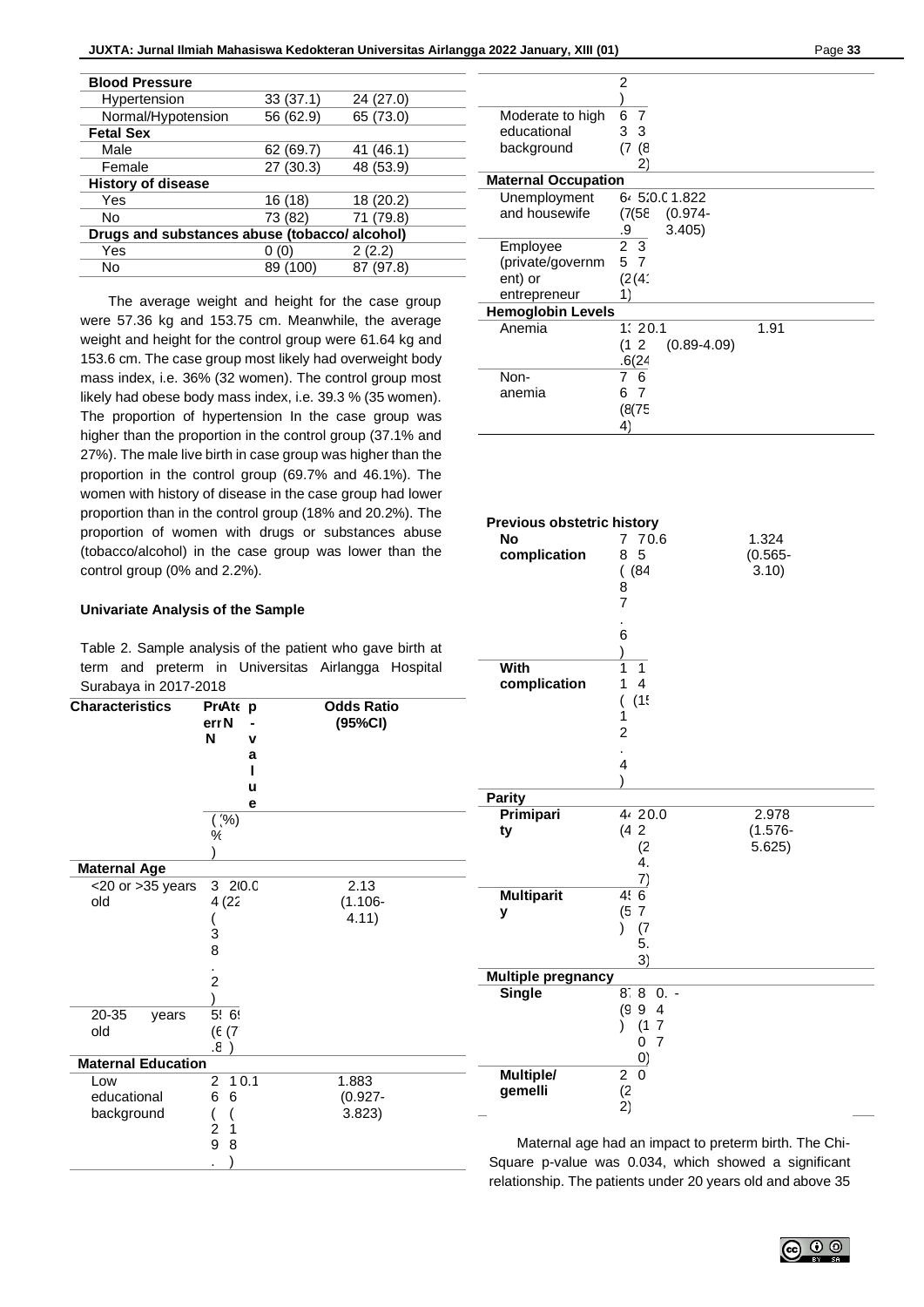years old might have 2.13 times higher of preterm birth risk compared to the low-risk maternal age (95%, CI: 1.106- 4.11).

The patients with high educational background had a higher preterm birth percentage compared to the patients with low educational background (70.8% and 29.2%.). The Chi-Square p-value was 0.112, showing there was no significant relationship.

The patients who had no occupation (unemployment/housewife) also had a higher percentage of a preterm delivery compared to the patients who had an occupation (private employee/ government employee/ entrepreneur), namely 71.9% and 28.1%, respectively. The Chi-Square p-value was 0.084, meaning that the maternal occupation did not have a significant relationship to preterm birth.

From the sample analysis of the patient who had term and preterm birth as shown in Table 2, it was found that there was no significance relationship between hemoglobin levels to preterm birth since the p-value was 0.131. The non-anemia hemoglobin levels (≥11 gr/dl) patients had a higher preterm birth percentage, i.e. 85.4% compared to the patients with anemia hemoglobin levels (≤11 gr/dl ), i.e. 14.6%.

The patients with no history of obstetric complication (first pregnancy/aterm) had a higher preterm birth percentage, i.e. 87.6% compared to the patients with history of obstetric complication (abortion/preterm), i.e. 12.4%. The Chi-Square p-value was 0.666, meaning there was no significant relationship.

Primiparity was related factor to preterm birth. The Chi-Square p-value was 0.001, showing there was a significant difference. Primiparity might have 2.978 times higher for preterm birth (95%, CI: 1.576-5.625) compared to multiparity. The percentage of primiparity patient who had preterm birth was 49.4%. However, the percentage of multiparity patient who had preterm birth was 50.6%.

The patients with single pregnancy had a higher preterm birth percentage, i.e. 97.8% compared to the patients with multiple pregnancy/Gemelli/twin, i.e. 2.2%. The Chi-Square p-value was 0.477, showing there was no significant difference.

## **Discussion**

This study concluded maternal age as the risk factor for preterm birth at Universitas Airlangga Hospital Surabaya. A significant risk was found in patients younger than 20 years old or older than 35 years old (OR =  $2.13$ ). The number of preterm birth cases in those extreme ages (below 20 years old or above 35 years old) was higher. According to previous study, the pathophysiology which was related in young maternal age included impaired vascular adaptation and physical immaturity.<sup>5</sup> However, mothers aged above 40 years old increased risk of preterm birth, pregnancy-related hypertension, gestational diabetes mellitus, caesarian section, abnormal fetal presentation,

and fetal periventricular leukomalacia. Furthermore, older women have low levels of progesterone.<sup>5</sup>

Mothers aged 30-34 years old have the lowest risk of preterm birth. Younger-aged women (20-24 years old) have 1.09 times higher risk of spontaneous preterm birth. Moreover, older women (>40 years old) is related and have a significant risk of preterm birth, i.e. 1.20 times.<sup>17</sup> A significant risk was found in maternal age younger than 20 years old (AOR = 2.00) or ≥40 years old (AOR = 1.13).<sup>18</sup>The increased maternal age was followed by the risk of very preterm birth. It was found that adjusted ORs ranged from 1.18 to 1.28 at 30-34 years old, from 1.59 to 1.70 at 35-39 years-old, and from 1.97 to 2.40 at ≥40 yearsold. Women aged 35 years old and older have a significant risk of very preterm birth in their first, second, or third births.<sup>19</sup>

The odd ratio of preterm birth among patients with junior senior high school and higher educational background was higher compared to patients with junior high school and lower educational background (OR  $=$ 1.883). The case group patients most likely had moderate to high educational background. From the data analysis using Chi-Square test, there was no relationship between maternal education and preterm birth at Universitas Airlangga Hospital Surabaya.

According to previous studies, late preterm birth is more likely to happen due to obstetrically-induced. The more educated women have more access to obstetrical services, obstetrical interventions, and elective cesarean sections. The risk preterm birth among women less than 12 years of education decreased slightly from 10.5% to 10.0%. Women with senior high school, diplomas, or greater educational backgrounds have a higher risk of preterm birth, increasing from 4.6% to 7.2%.<sup>6</sup>

The number of patients who had no occupation (unemployment/housewife) had higher risk of preterm birth than the patients who had occupation (employee/entrepreneur) ( $OR = 1.822$ ). From the data analysis, maternal occupation was not related to preterm birth. The higher percentage of preterm birth was found in women with no occupation (unemployment/housewife) compared to women who had occupation (employee/ entrepreneur).

According to previous studies, employed women have a higher risk of preterm birth due to physical fatigue and emotional stress that cause premature rupture of membranes and induce preterm birth.<sup>2</sup> The new studies stated that unemployed women/housewife is more exposed by emotional stress and heavy physical work. The employed women group might have higher social economic status compared with the non-employed group. A good social-economic status might have a good outcome of pregnancy.<sup>7</sup>

Employed women had lower risk of preterm birth than unemployed women ( $OR = 0.86$ ). Maternal education was related with maternal socioeconomic status. Furthermore, occupation was strongly associated with social position.7 However, another study stated that women who work more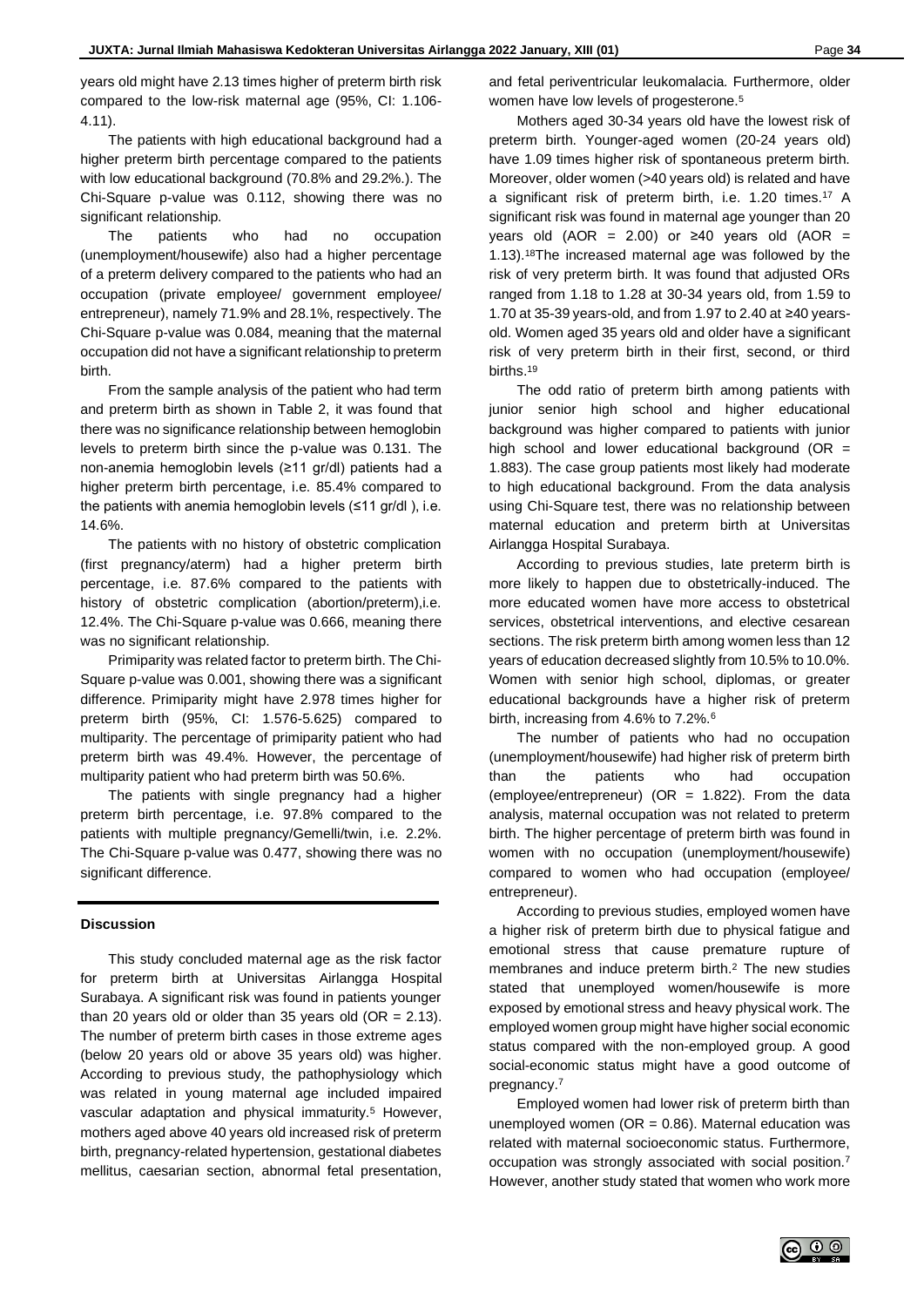than 42 hours a week have a moderate excess risk of preterm birth ( $OR = 1.33$ ). Women who work more than six hours a day (OR = 1.26) and women with low job satisfaction (OR = 1.27) have a lower risk of preterm birth.<sup>19</sup>

From this study, maternal hemoglobin levels were not related to preterm birth. The patients with hemoglobin levels below and equal to 11 gr/dl (anemia) had lower frequencies of preterm birth compared to the patients with hemoglobin levels above and equal to 11 gr/dl (non anemia). The odd ratio of non-anemia patients was higher than anemia patients ( $OR = 1.91$ ).

According to the analytical study conducted in Jharkhand, anemia has a strong association with preterm birth. The risk of preterm birth might increase following the severity of anemia (OR =  $3.42$ ).<sup>20</sup> However, some recent studies concluded only anemia in the first or second trimester is related to low birth weight, preterm birth, and perinatal and neonatal mortality.<sup>21</sup> Hemoglobin levels which are equal and below 5 g/dl in the first trimester have a higher risk for preterm rupture of membrane that might induce preterm birth (HR = 3.3). Low hemoglobin level in the third trimester due to hemodilution was related to a reduced risk of spontaneous preterm labor. Moreover, only hemoglobin levels which are below and equal to 7 gr/dl in the late pregnancy were associated with and slightly increased risk of preterm birth.<sup>22</sup> Anemia iron deficiency in the third trimester might be associated with a lower risk of preterm birth (OR =  $0.53$ ).<sup>22</sup>

Correlating to the newest study, this study concluded that hemoglobin levels did not appear as the main risk factor for preterm birth at Universitas Airlangga Hospital Surabaya. However, the hemoglobin levels data was taken during the late pregnancy with hemoglobin levels cut off was below and equal to 11 gr/dl. In this trimester, it could be hard to identify the relationship between anemia and preterm birth due to hemodilution.

From the obtained data, the number of preterm birth cases in the patients with complications (abortion/preterm) was lower compared to the patients with no complications (first pregnancy/aterm). There was no relationship between obstetric history and preterm birth at Universitas Airlangga Hospital Surabaya. It was found that higher risk of preterm birth was in women with no complications (first pregnancy/aterm) in comparison with women with complications (abortion/ preterm) (OR = 1.324).

In this study, the history of obstetric complications was defined as a previous pregnancy complication, i.e. abortion/preterm birth. The recurrent preterm birth is related to the black race, short interpregnancy interval, illicit drug use, pre-existing and gestational hypertension, preexisting diabetes, UTI, and cervical insufficiency. The spontaneous preterm birth that is induced by previous abortions might be caused by infection and vascular complications.<sup>23</sup>

However, due to some clinical interventions, it was found that no statistical difference in spontaneous preterm birth for women with previous spontaneous preterm birth ≥ 24 weeks. However, there was a significant decrease for

women with prior second-trimester spontaneous preterm birth (15.4 and 43.2%). The decrease was found after adjusting for age and 17-hydroxyprogesterone caproate use.<sup>10</sup> It showed a significant reduction in high-risk singleton pregnancy that was screened for bacterial vaginosis by using Nugent score and clindamycin treatment ( $RR = 0.64$ ).<sup>24</sup>

Previous induced abortion was not related to increased risk of preterm birth (OR =  $0.80$ ). According to epidemiological studies, endometritis due to the result of traumatic procedures might be responsible.<sup>25</sup> The risk of preterm birth after miscarriage was higher than induced abortion (RR =  $0.85$ ).<sup>26</sup> Women with previous abortion might have lower risk of preterm birth, i.e. 0.920 times. This reduction might happen due to the increase of woman's awareness in subsequently pregnancy.<sup>27</sup>

The higher number of preterm birth cases was found in primiparity patients compared to aterm birth. This study concluded that parity appeared as one of the risk factors of preterm birth at Universitas Airlangga Hospital Surabaya. Moreover, primiparity was a strongest risk factor with 2.978 times odds ratio.

Primiparity had a higher risk of pregnancy-induced hypertension, fetal distress, and oligohydramnios that might induce preterm birth. Preterm birth cases commonly happened in the first pregnancy.<sup>10</sup> The risk of preterm birth was found lower up to parity of four. The earlier findings were confirmed by a study in Abu Dhabi, which found no increase in preterm birth cases with parity of ten and higher compared to parity less than five.<sup>2</sup>

The percentage of single pregnancy patients was found higher in case group compared to multiple pregnancies patients. It was concluded that multiple pregnancy was not related to preterm birth at Universitas Airlangga Hospital Surabaya. According to another study, the complications which commonly happened in twin and triplet gestations were preterm birth (49%), gestational diabetes mellitus (13.3%), and premature rupture of membrane (4.8%). About 42% twin and all of the triplet pregnancies were terminated in preterm birth.<sup>28</sup>

According to a study conducted in Kosovo, the frequency of premature birth in twin pregnancy was very high. Approximately 63% of twin pregnancies were delivered before term and through caesarean section.<sup>29</sup> This study excluded the non-spontaneous preterm birth. However, gemelli is more likely to be delivered through caesarean section.

Some studies regarding clinical intervention of multiple gestations might show the reduced of preterm The screening of cervical length at mid-pregnancy might predict preterm birth and give preventive strategy. Women who have cervical length ≤25 mm in mid-semester might have a higher risk of preterm birth before 28 weeks. Pessary as the prevention might reduce spontaneous preterm delivery in women with a multiple pregnancy and short cervix (<25 mm) ( $RR = 0.41$ ).<sup>24</sup> However, the reduction of preterm birth in multiple pregnancy was found by using tocolytic agent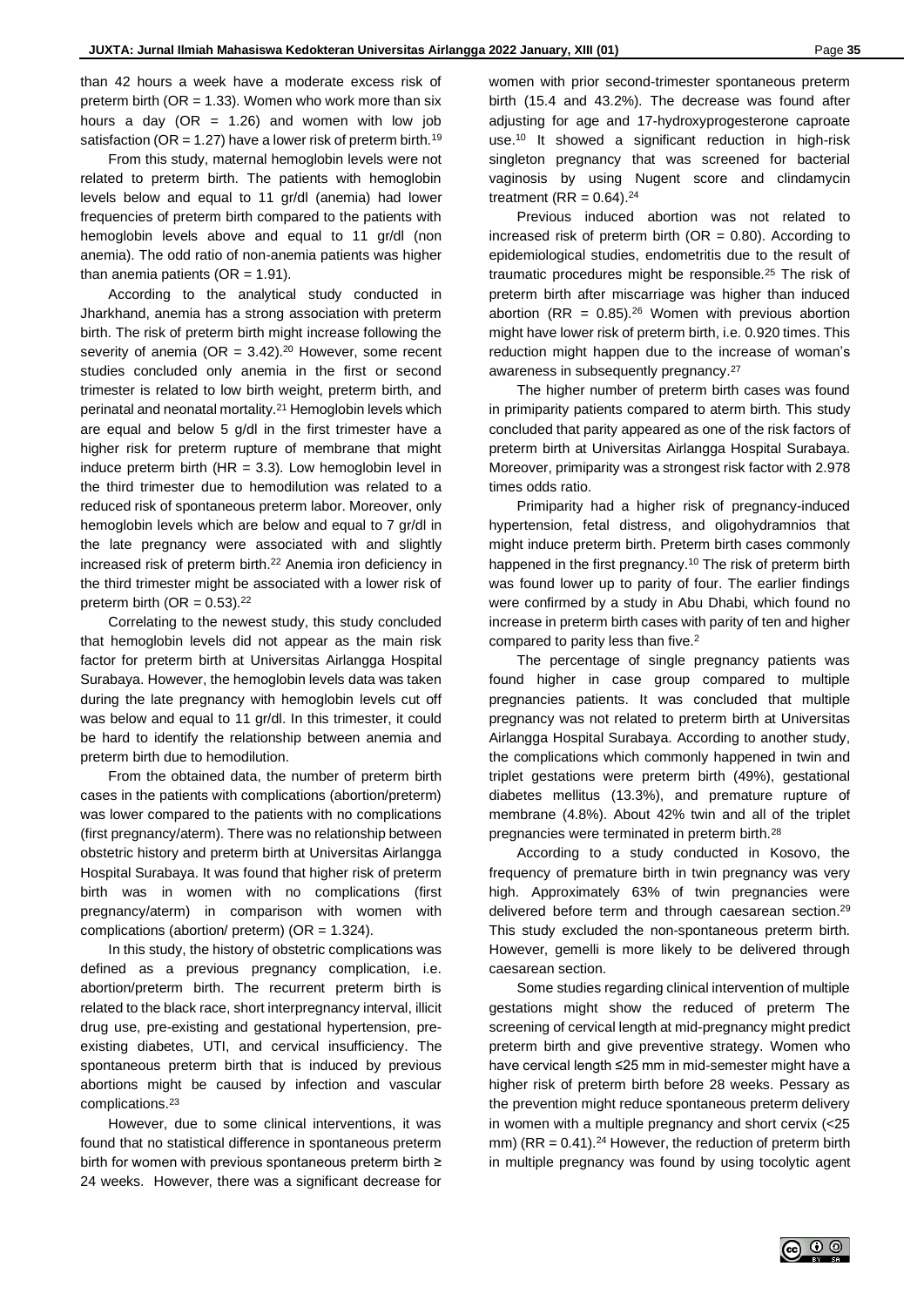for at least 48 hours among threatened preterm labor groups of 93.8%.<sup>30</sup>

#### **Conclusion**

There was a relationship between maternal age and parity to preterm birth at Universitas Airlangga Hospital Surabaya. The patients younger than 20 years old and older than 35 years old might have 2.13 times higher of preterm birth compared to patients aged 20-35 years old. The primiparous patients might have 2.978 times higher of preterm birth than multiparous and became the strongest factor which had the highest risk of preterm birth. However, there was no relationship between maternal education, maternal occupation, hemoglobin levels, history of obstetric complications, and multiple pregnancy to preterm birth. Another maternal factor, fetal factor, and nutrition factor might be related and affect preterm cases. However, it was not observed in this study.

#### **Acknowledgments**

The appreciation and gratitude is expressed to the coordinator and all of Ethical Committee Universitas Airlangga Surabaya for their cooperation in this study to give access to the data. The authors thank all women and obstetricians who provided the data for this study.

#### **CONFLICT OF INTEREST**

The author stated there is no conflict of interest in this study.

#### **REFERENCES**

- 1. World Health Organization. Preterm Birth. *World Health Organization*, https://www.who.int/news-room/factsheets/detail/preterm-birth (2018).
- 2. UNICEF. Maternal and Newborn Health Disparities Country Profiles. *UNICEF*, https://data.unicef.org/resources/maternalnewborn-health-disparities-country-profiles/ (2016).
- 3. Norman J, Greer I. *Preterm Labour: Managing Risk in Clinical Practice*. Cambridge: Cambridge University Press, 2005.
- 4. Schieve L, Tian L, Rankin K, et al. Population Impact of Preterm Birth and Low Birth Weight on Developmental Disabilities in US Children. *Ann Epidemiol* 2016; 26: 267–274.
- 5. Kozuki N, Lee A, Silveira M, et al. The Associations of Parity and Maternal Age with Small-for-Gestational-Age, Preterm, and Neonatal and Infant Mortality: a Meta-Analysis. *BMC Public Health*; 13. Epub ahead of print 2013. DOI: 10.1186/1471- 2458-13-S3-S2.
- 6. Londero A, Rossetti E, Pittini C, et al. Maternal Age and the Risk of Adverse Pregnancy Outcomes: a Retrospective Cohort Study. *BMC Pregnancy Childbirth*; 19. Epub ahead of print 2019. DOI: https://doi.org/10.1186/s12884-019-2400-x.
- 7. El-Sayed A, Galea S. Temporal Changes in Socioeconomic Influences on Health: Maternal

Education and Preterm Birth. *Am J Public Health* 2012; 102: 1715–21.

- 8. Casas M, Cordier S, Martinez D, et al. Maternal Occupation during Pregnancy, Birth Weight, and Length of Gestation: Combined Analysis of 13 European Birth Cohorts. *Scand J Work Environ Health* 2019; 45: 42–52.
- 9. Allen L. Biological Mechanisms that might Underlie Iron's effects on Fetal Growth and Preterm Birth. *J Nutr* 2001; 131: 581S–289S.
- 10. Yang J, Baer RJ, Berghella V, et al. Recurrence of Preterm Birth and Early Term Birth. *Obstet Gynecol* 2016; 128: 364–372.
- 11. Kaur J, Kaur K. Obstetric Complications: Primiparity Vs. Multiparity. *Eur J Exp Biol*; 2.
- 12. Murray S, Stock S, Cowan S, et al. Spontaneous Preterm Birth Prevention in Multiple Pregnancy. *Obstet Gynecol* 2018; 20: 57–63.
- 13. Syarif A. *Hubungan Usia dengan Kejadian Persalinan Preterm di RSUD Wonosari tahun*. Politeknik Kesehatan Yogyakarta, 2017.
- 14. Ningrum N, Nurhamidi N, Yusti. Hubungan Umur Paritas dan Kejadian Anemia dengan Kejadian Persalinan Prematur di RSUD dr. H. Moch. Ansari Saleh Banjarmasin tahun 2016. *Din Kesehat J Kebidanan dan Keperawatan*; 8, https://ojs.dinamikakesehatan.unism.ac.id/index.p hp/dksm/article/view/238 (2017).
- 15. Hanifah A, Wahyuningsih H, Margono. *Faktor-Faktor yang Berhubungan dengan Kejadian Persalinan Preterm di RSUD Wonosari tahun 2015-2016*. Politeknik Kesehatan Yogyakarta, 2017.
- 16. Putri R. *Hubungan Usia, Jumlah Kehamilan, dan Riwayat Abortus Spontan pada Ibu Hamil dengan Kejadian Abortus Spontan di Rumah Sakit Umum Aghisna Medika Kabupaten Cilacap*. Universitas Muhammadiyah Surakarta, 2018.
- 17. Niswah F. *Faktor Risiko Kejadian Persalinan Prematur (Studi Kasus di RSUD Tugurejo Semarang)*. Universitas Negeri Semarang, 2016.
- 18. Waldenström U, Cnattingius S, Vixner L, et al. Advanced Maternal Age Increases the Risk of Very Preterm Birth, Irrespective of Parity: a Populationbased Register Study. *BJOG* 2017; 124: 1235– 1244.
- 19. Chen K-H, Chen I-C, Yang Y-C, et al. The Trends and Associated Factors of Preterm Deliveries from 2001 to 2011 in Taiwan. *Medicine (Baltimore)* 2019; 98: e15060.
- 20. Saurel-Cubizolles M, Zeitlin J, Lelong N, et al. Employment, Working Conditions, and Preterm Birth: Results from the Europop Case-Control Survey. *J Epidemiol Community Heal* 2004; 58: 395–401.
- 21. Kumari S, Garg N, Kumar A, et al. Maternal and Severe Anaemia in Delivering Women is Associated with Risk of Preterm and Low Birth Weight: A Cross Sectional study from Jharkhand, India. *One Heal* 2019; 8: 100098.
- 22. Rahman MM, Abe SK, Rahman MS, et al. Maternal Anemia and Risk of Adverse Birth and Health Outcomes in Low- and Middle-Income Countries: Systematic Review and Meta-analysis. *Am J Clin Nutr* 2016; 103: 495–504.
- 23. Yuan X, Hu H, Zhang M, et al. Iron Deficiency in Late Pregnancy and its Associations with Birth Outcomes in Chinese Pregnant Women: A Retrospective Cohort Study. *Nutr Metab (Lond)*; 116. Epub ahead of print 2019. DOI: